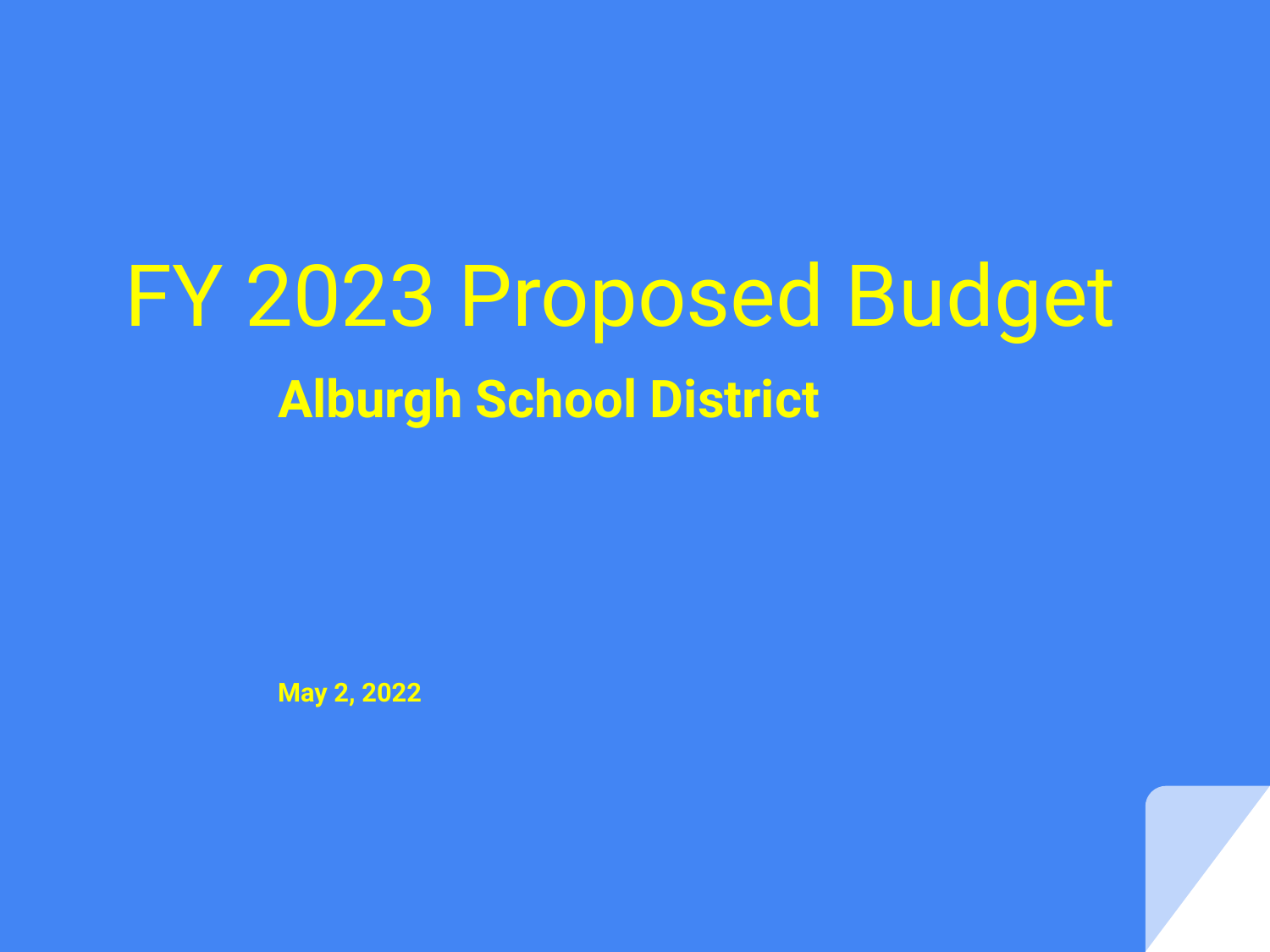## Thank you to our Community

The Board would like to acknowledge the commitment of staff, parents, students, administration and the broader community that has kept Alburgh Community Education Center open for learning. We would like to extend a sincere thank you to everyone for the important role they continue to play in order to have teachers and students together in the classroom. The Board would also like to acknowledge the dedication of our staff as they constantly prioritize both the education and the social & emotional health of our ACEC students.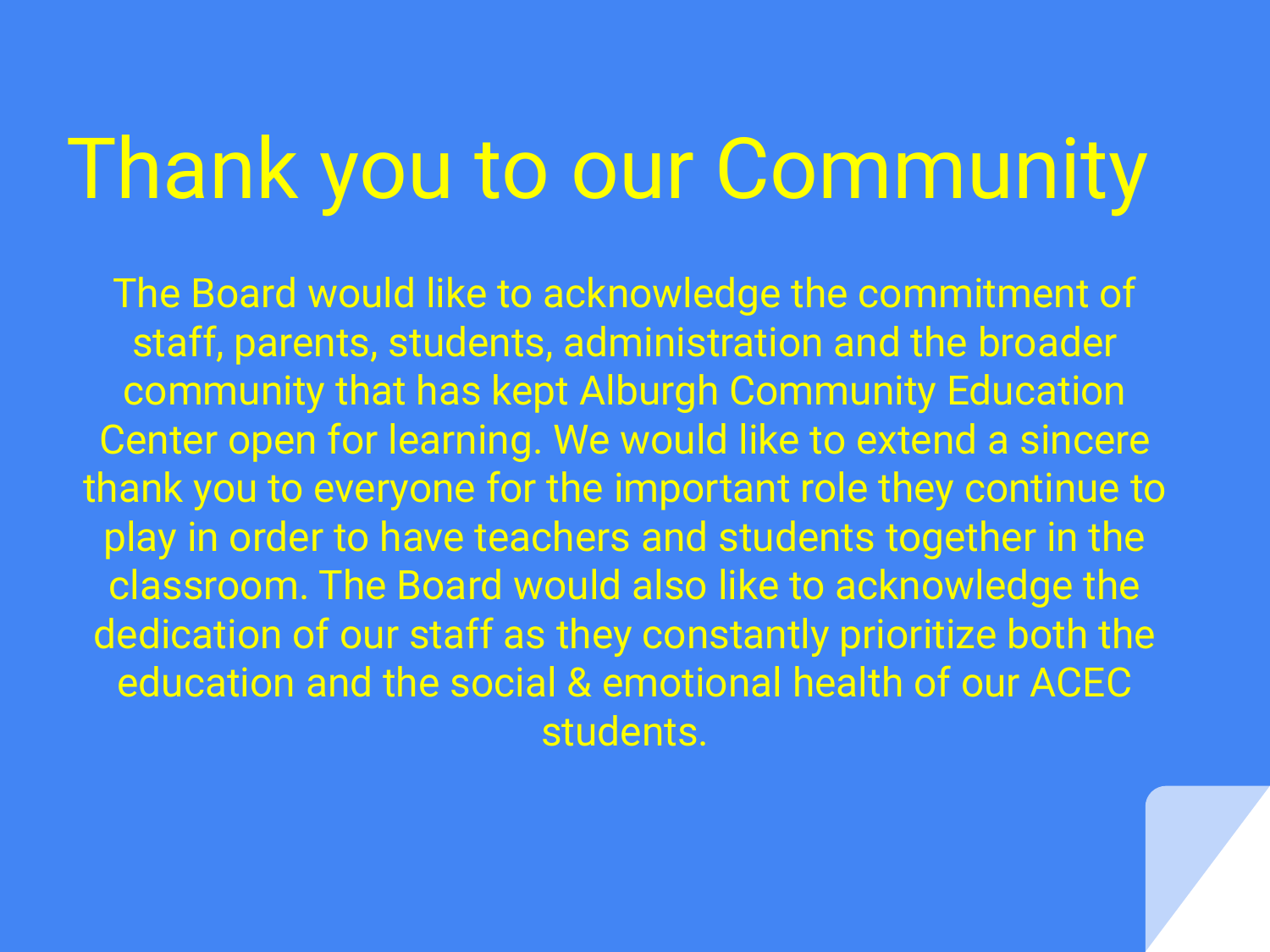# Mission

The Mission of the Alburgh Community Education Center is to be a community of learners that strives for excellence; Values individuality; Fosters lifelong learning; Promotes the development of mind, body and character; and instills a respect for others. In order to fully engage in the important work all students should be Safe, Responsible, and

Respectful.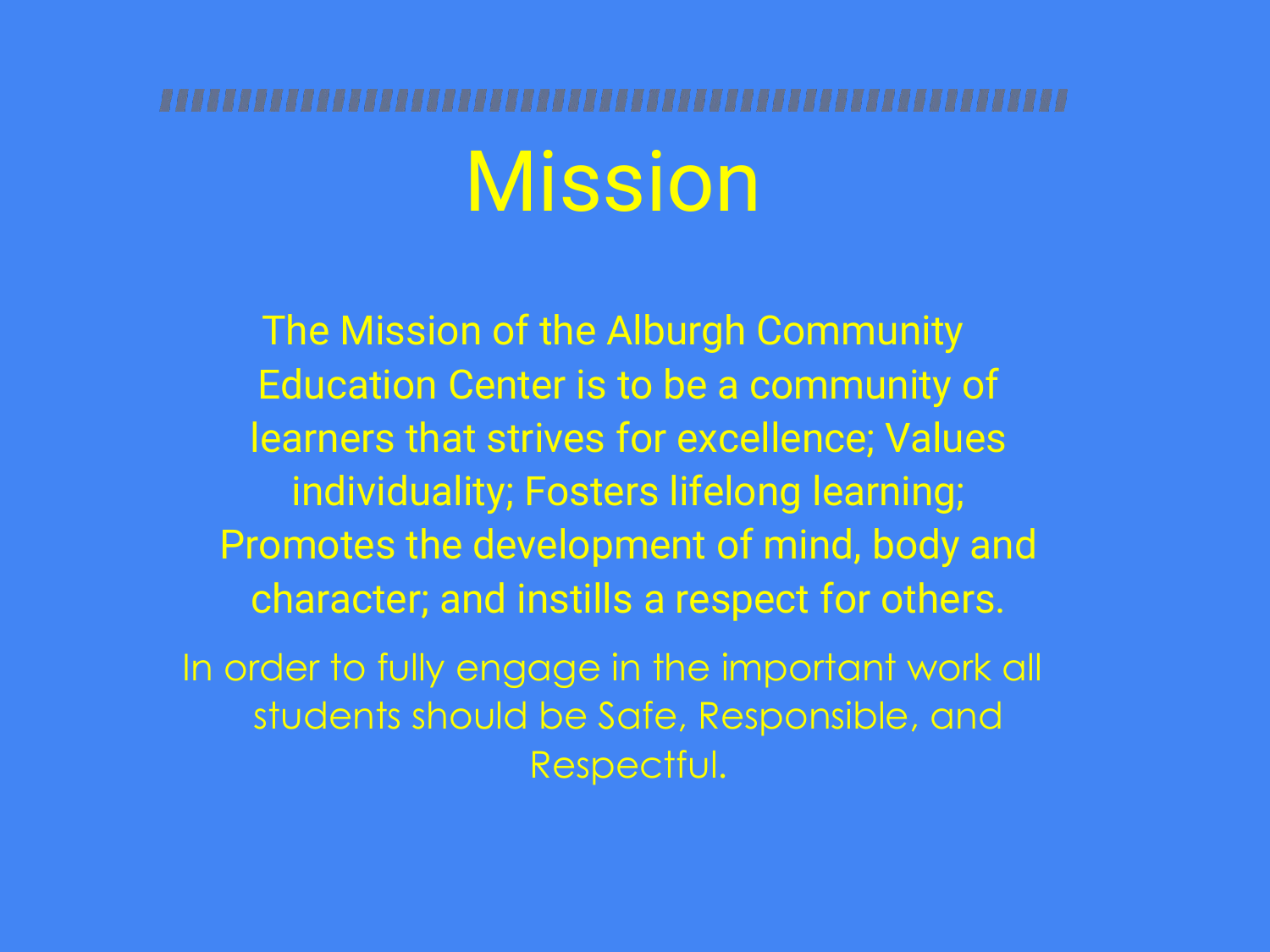# <u>Budget Highlights</u>

**• Significant Decrease of Equalized Pupils** ● Addition of a Math Interventionist ● Cost per equalized pupil increased by 9.8% to \$18,533 **• Anticipated 9.5% Staff Health Care Premium Increase** ● Increase Elementary Guidance Position ● Professional Education Service Increase (Based on Student Needs)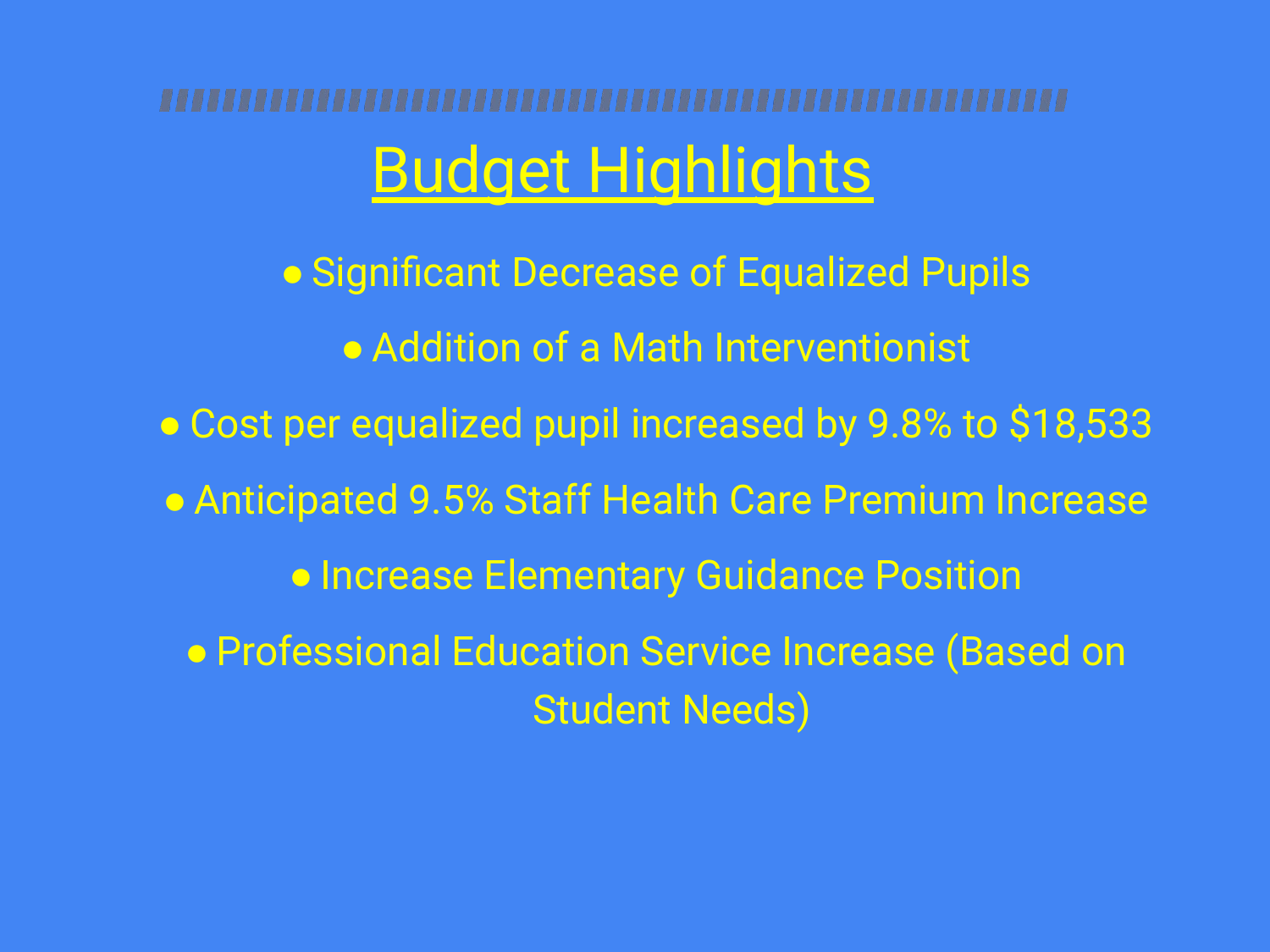### Budget Financial Highlights

| FY 2023 Alburgh               |               |                |                                  |           |
|-------------------------------|---------------|----------------|----------------------------------|-----------|
|                               | 2023 Budget   | 2022 Budget    | <b>Increase or</b><br>(Decrease) | % Change  |
| Operational                   | \$4,091,000   | \$4,133,931    | (542, 931)                       | .01%      |
| <b>Tuition</b>                | \$1,756,842   | \$1,970,078    | (5213, 236)                      | $(.11\%)$ |
| Special Ed/EEE/Title 1 (net)  | \$940,434     | \$878,902      | \$61,532                         | .07%      |
| <b>Total Revenues</b>         | ( \$627, 250) | (51, 167, 844) | (5540, 594)                      | (.43%)    |
| <b>NET EDUCATION SPENDING</b> | \$6,161,026   | \$5,815,067    | \$345,959                        | 5.95%     |
| <b>NET COST PER PUPIL</b>     | \$18,534      | \$16,879       | \$1,655                          | 9.8%      |
| <b>Total Expenses</b>         | \$6,788,276   | \$6,982,911    | ( \$194, 634)                    | (2.79%)   |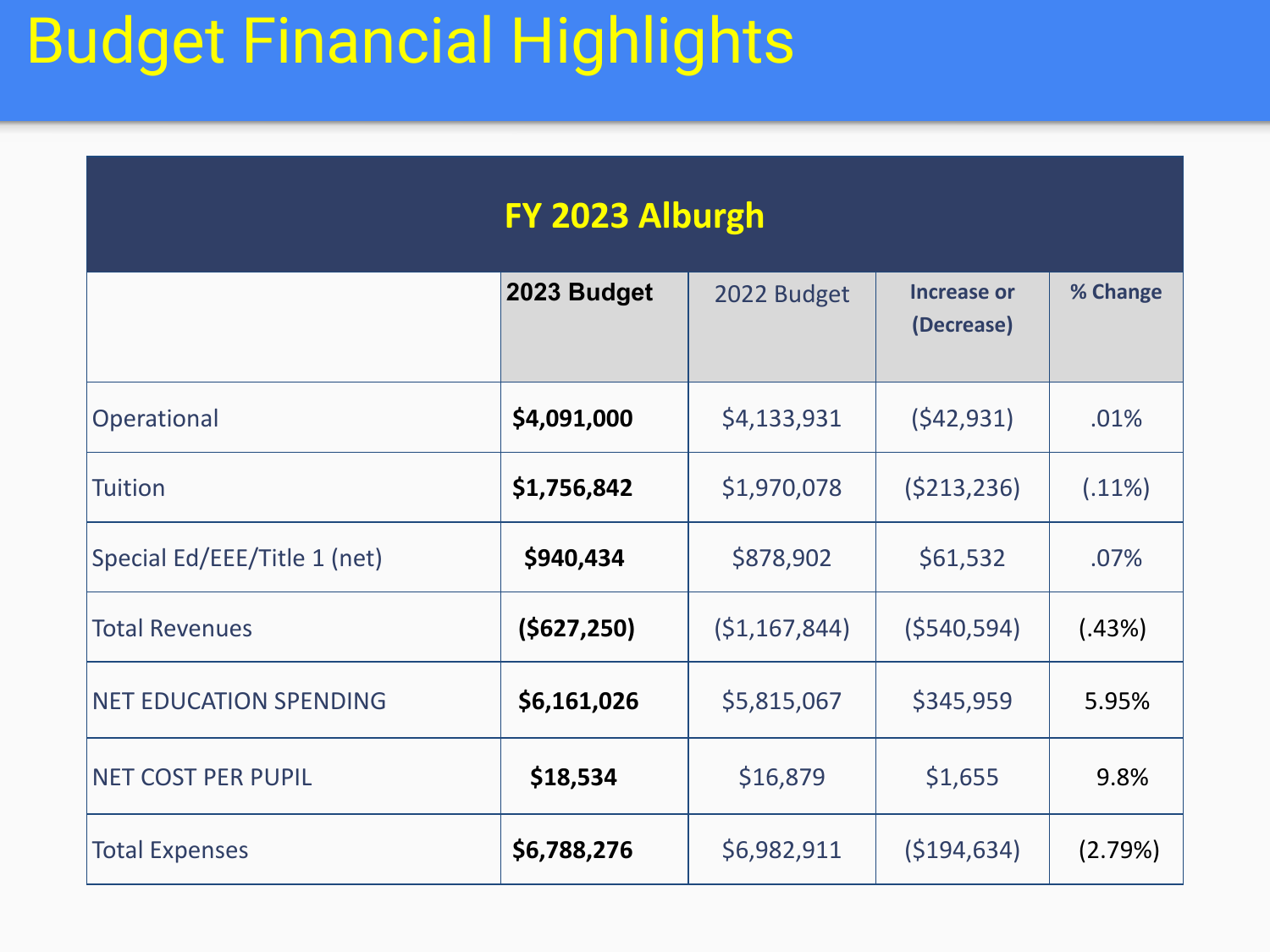### EQUALIZED PUPILS

Not to be confused with the number of students attending or the number of students in the school district, the Equalized Pupil count is the weighted average number of pupils. This number is determined by the state. It is the number used for the Homestead Tax rate calculation.

| <b>FY2023</b> | <b>FY2022</b> | <b>FY2021</b> |
|---------------|---------------|---------------|
| 332.42        | 344.48        | 334.72        |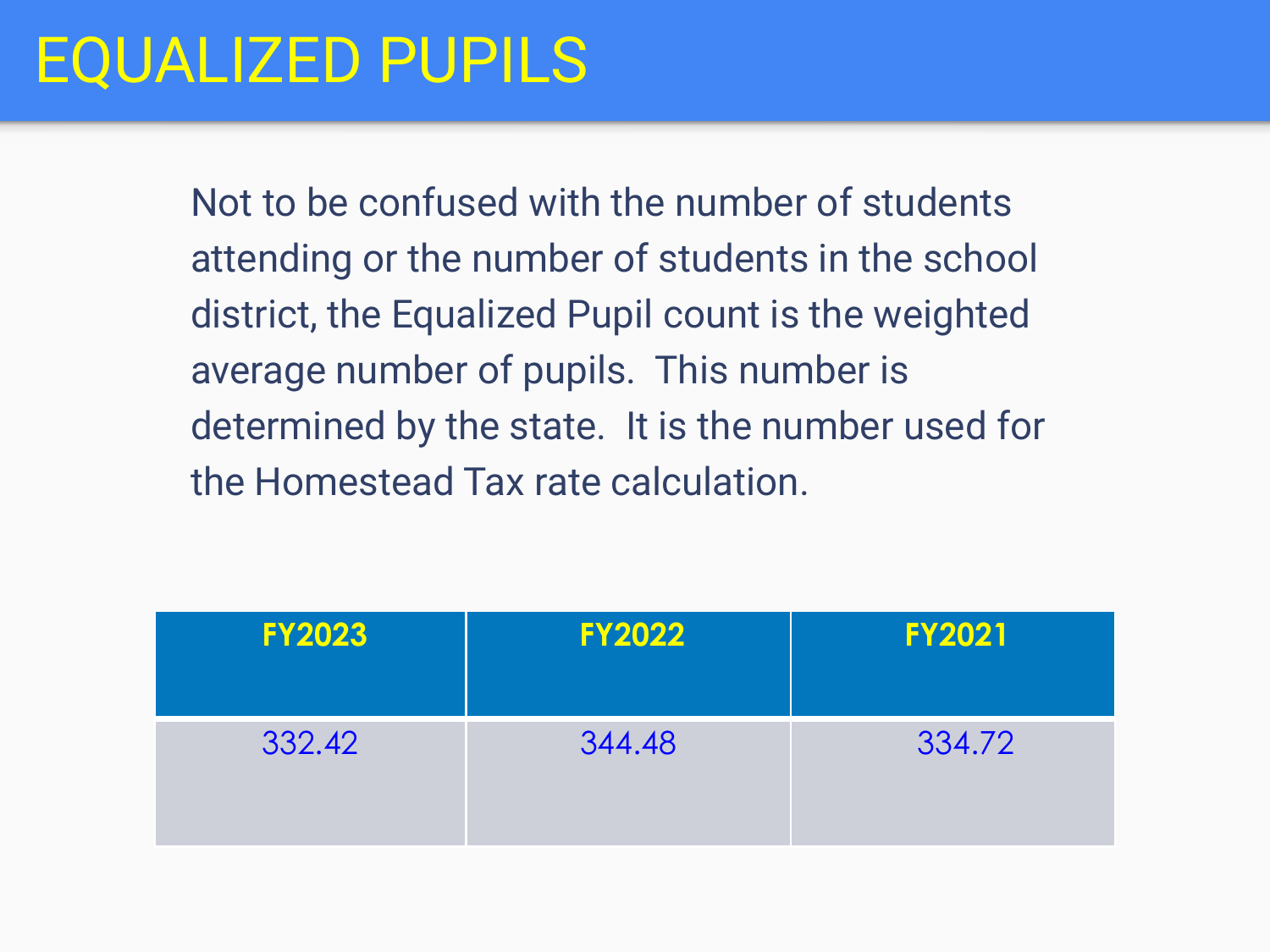### COMMON LEVEL OF APPRAISAL (CLA)

This is the ratio applied by the state to equalize local grand lists to reflect market conditions for property value. It is established annually by the Vermont Department of Taxes. This is necessary because we start with a statewide tax rate and that rate is modified to reflect the local housing market. A value of less than 100 indicates that on average properties are being sold for more than the local assessment. A reduction in the CLA results in an increase in the actual tax rate.

| <b>TOWN</b> | 2023    | 2022    | <b>CHANGE</b> |
|-------------|---------|---------|---------------|
| Alburgh     | 95.70 % | 101.67% | $(5.9\%)$     |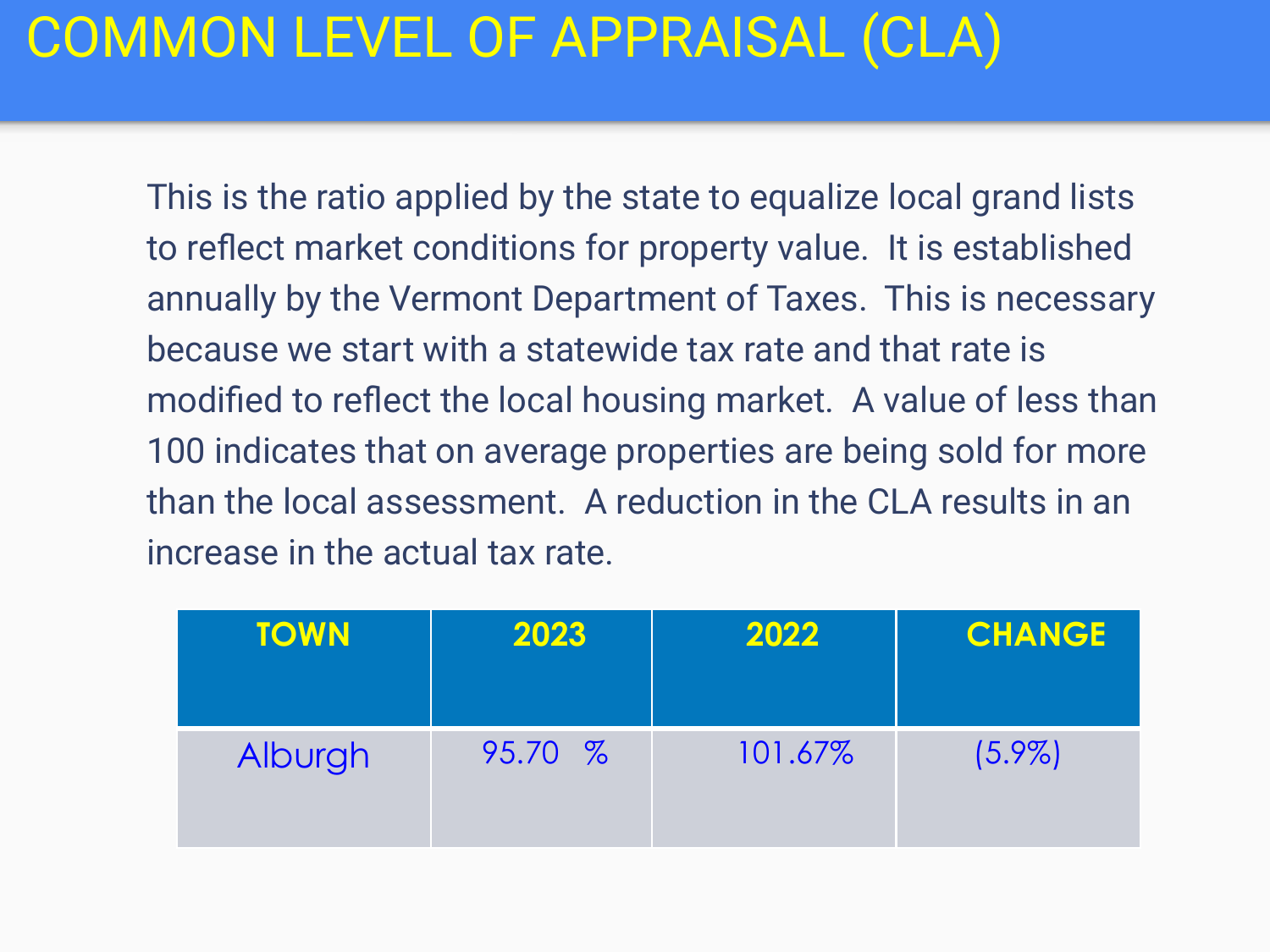### How Do We Compare?

● To previous years' tax rates?

| <b>Alburgh Tax Rates</b> |               |               |               |
|--------------------------|---------------|---------------|---------------|
|                          | <b>FY2023</b> | <b>FY2022</b> | <b>FY2021</b> |
| Homestead                | 1.4970        | 1.543         | 1.657         |
| Non Homestead            | 1.5486        | 1.613         | 1.496         |

**PROJECTED TAX RATE DECREASE TAX LIABILITY BY \$92 ON A \$200,000 PROPERTY ASSESSMENT**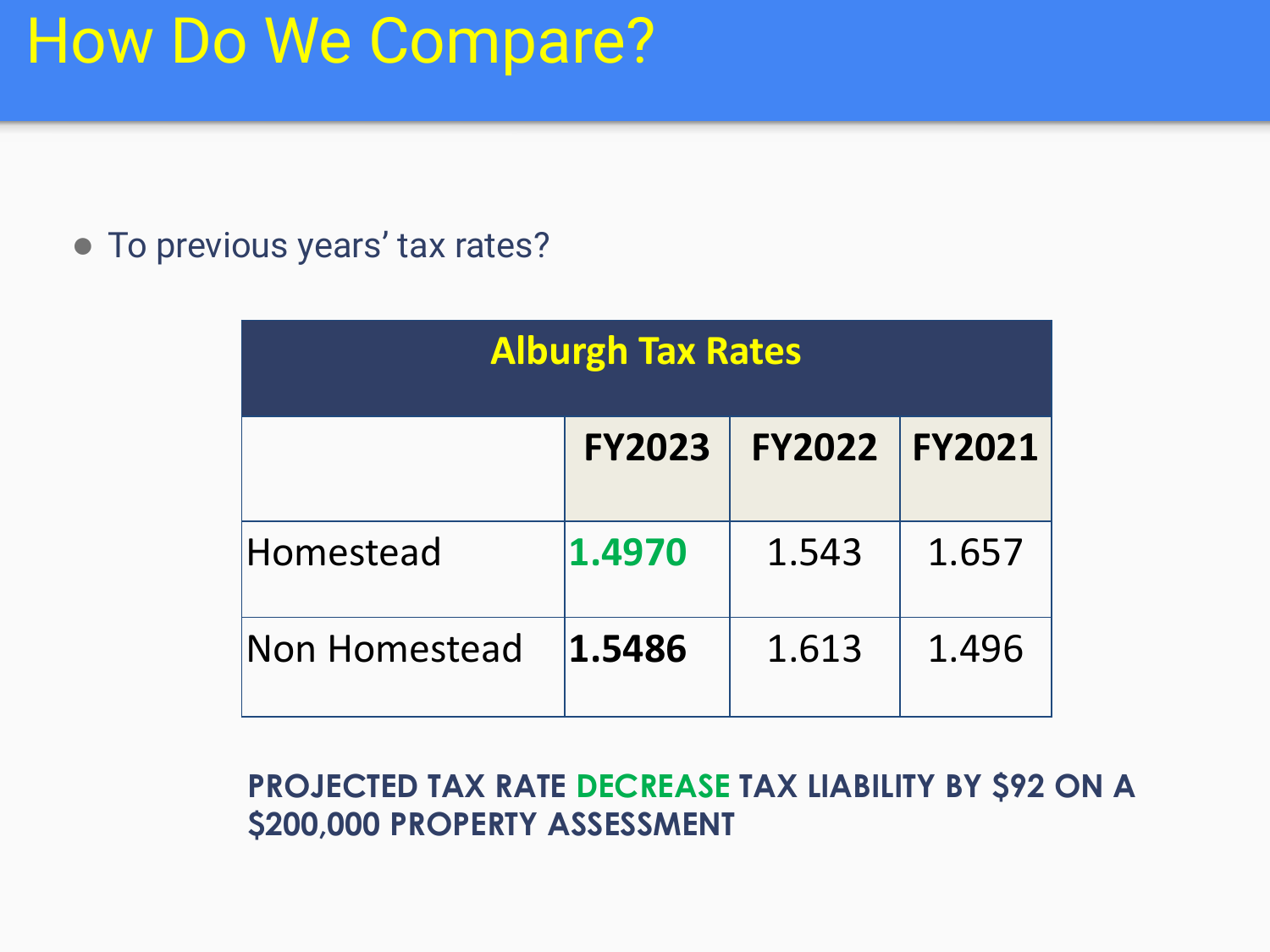### The Property Tax Formula

| <b>EXPENDITURES</b><br>Expenditures are the total dollars a school<br>district intends to spend.                                                                                                 | S6,788,276  |
|--------------------------------------------------------------------------------------------------------------------------------------------------------------------------------------------------|-------------|
| <b>MINUS LOCAL REVENUES</b><br>Local revenues are money the district has or<br>is owed (e.g., federal dollars, state aid for special<br>education, transportation, tuitions, surplus, interest). | \$627,250   |
| <b>EDUCATION SPENDING</b><br>Education spending is the amount that needs to<br>be raised by education property taxes, augmented<br>by the Education Fund.                                        | \$6,161,026 |
| <b>DIVIDED BY EQUALIZED PUPILS</b><br>Equalized pupils is a two-year weighted average.                                                                                                           | 332.42      |
| ED SPENDING PER EQUALIZED PUPIL                                                                                                                                                                  | S18,534     |

Ed spending divided by equalized pupils.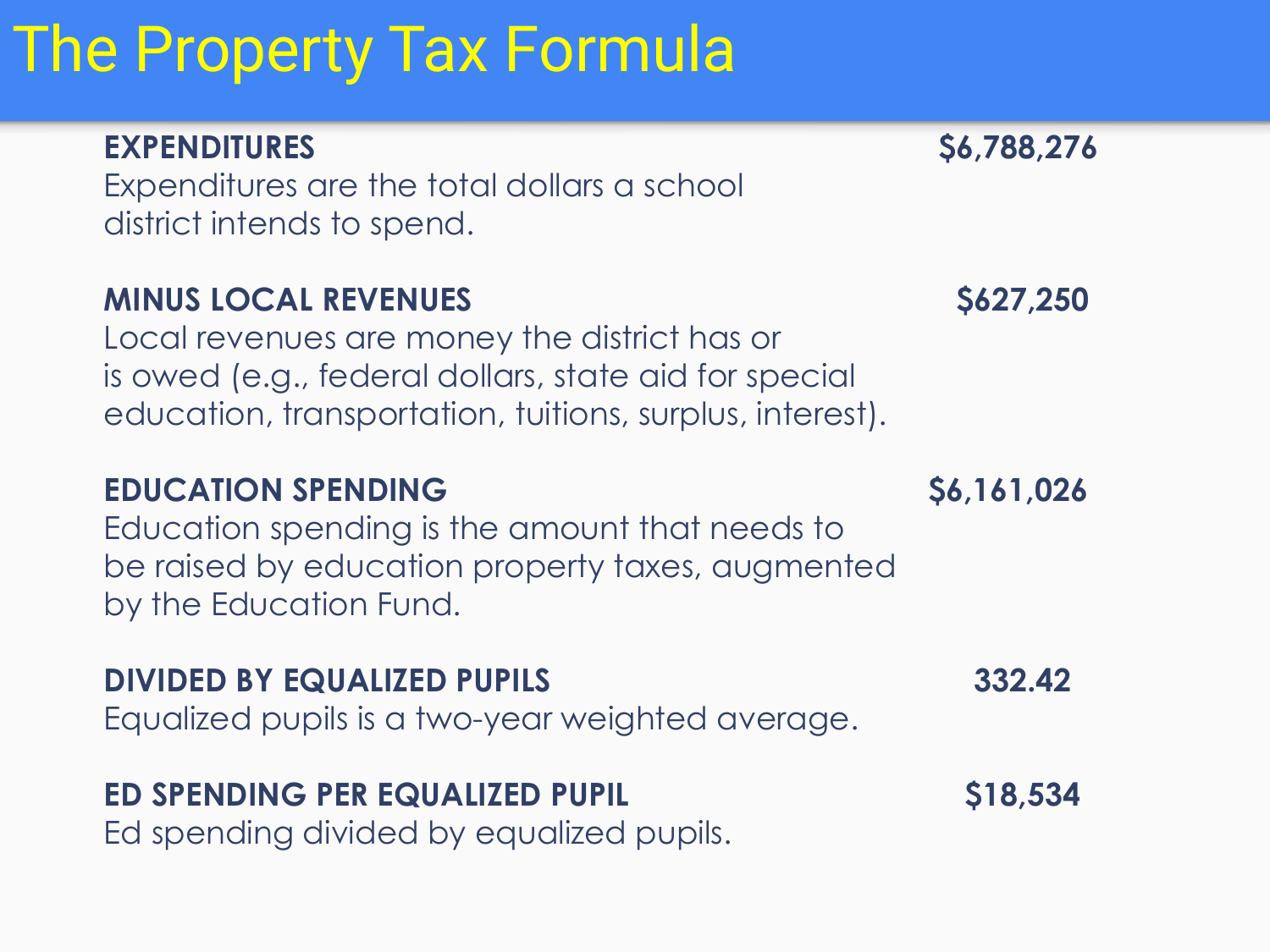

#### **PROPERTY TAX YIELD PER \$1 OF TAX RATE \$12,937**

Formerly referred to as the Base Amount, which is set by the state and used to compare to a district's education spending per equalized pupil.

#### **EQUALIZED TAX RATE TO BE PRORATED \$1.4326**

Ed spending per equalized pupil divided by property tax yield

#### **COMMON LEVEL OF APPRAISAL**

#### **Alburgh 95.70%**

CLA is the ratio of the town's listed property values versus the state's estimated values. The state's value is set by actual sales averaged over three years.

#### **ACTUAL HOMESTEAD TAX RATE**

#### **Alburgh \$1.4970**

Equalized tax rate divided by the CLA. This is multiplied by the assessed value of your home and divided by 100. The resulting education tax is added to the municipal tax to calculate your total property tax due.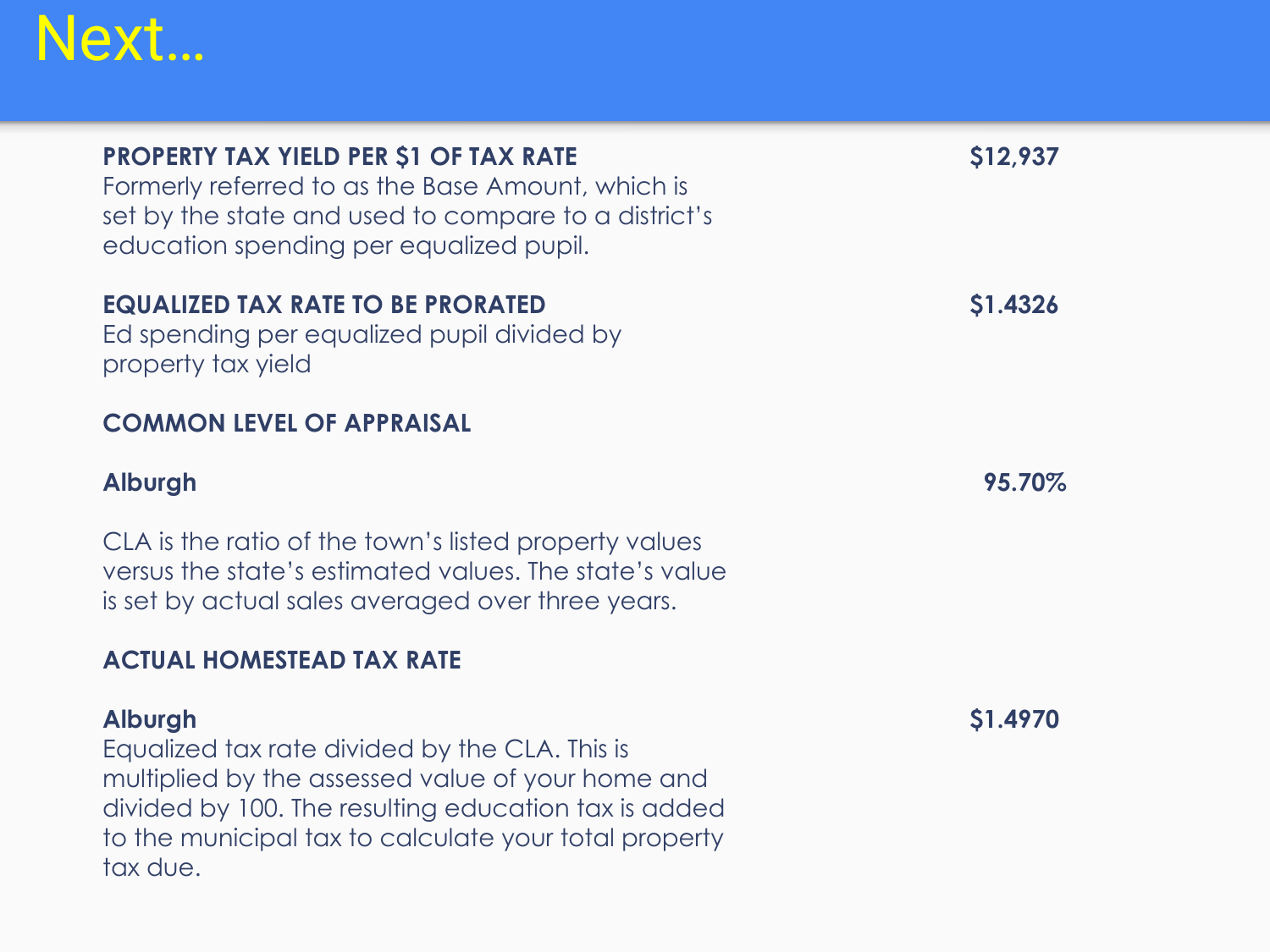#### **• INCOME SENSITIVITY**

- **• Taxes based on income instead of property value.** 
	- Tax liability can be based on taxable income for household income up to \$136,900 for 2021 tax year.
- **• You must apply for a property tax adjustment.** Download forms at: http://tax.vermont.gov/property-owners/property-tax-adjustmentclaim.
- **• ACTUAL NON-HOMESTEAD TAX RATE Alburgh 1.5486**
- Non homestead base rate divided by CLA. The resulting non-homestead rate is multiplied by the assessed value, divided by 100, and added to the municipal tax to determine your non-homestead property tax.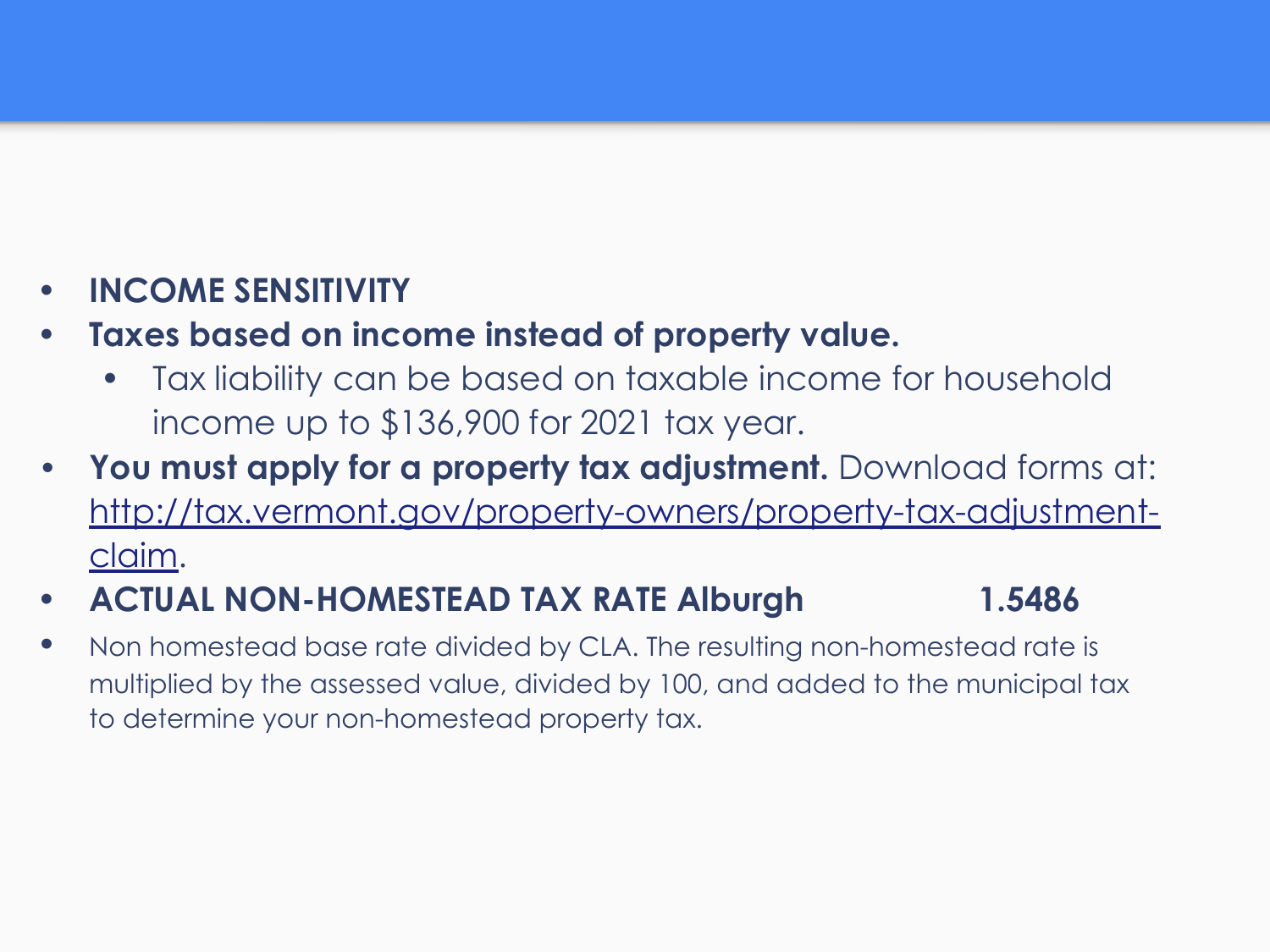| FY 2023 Alburgh Proposed School Budget Detail |             |             |               |                                                              |
|-----------------------------------------------|-------------|-------------|---------------|--------------------------------------------------------------|
|                                               | 2023 Budget | 2022 Budget | Increase or   | <b>Notes</b>                                                 |
|                                               |             |             | (Decrease)    |                                                              |
| <b>Instructional</b>                          | \$3,467,255 | \$3,689,082 | ( \$221, 827) | <b>Fewer HS tuition students</b>                             |
| Title 1                                       | \$180,615   | \$137,722   | \$42,893      | <b>Higher HC costs</b>                                       |
| Pre K                                         | \$123,058   | \$100,750   | \$22,308      |                                                              |
| <b>Special Education</b>                      | \$636,762   | \$640,430   | ( \$3,668)    |                                                              |
| EEE                                           | \$54,336    | \$38,312    | \$16,024      | Increase in support staff                                    |
| <b>Student Body Activities</b>                | \$51,703    | \$47,397    | \$4,306       |                                                              |
| <b>Summer School</b>                          | \$17,040    | \$17,040    | \$0           |                                                              |
| <b>Guidance</b>                               | \$102,720   | \$97,175    | \$5,545       |                                                              |
| Health/Psych/Speech<br><b>Services</b>        | \$70,818    | \$67,518    | \$3,300       |                                                              |
| <b>Library &amp; Technology</b>               | \$44,231    | \$40,498    | \$3,633       |                                                              |
| <b>Board of Education</b>                     | \$21,512    | \$21,512    | \$0           |                                                              |
| <b>Assessment from SU</b>                     | \$552,884   | \$476,675   | \$76,209      | Assessment increase due to IT<br>projects scheduled for FY23 |
| <b>Principal Services</b>                     | \$383,653   | \$372,210   | \$11,443      |                                                              |
| <b>Spec. Ed Assessment from</b><br><b>SU</b>  | \$343,737   | \$392,743   | (49,003)      | <b>Change in allocation</b><br>methodology                   |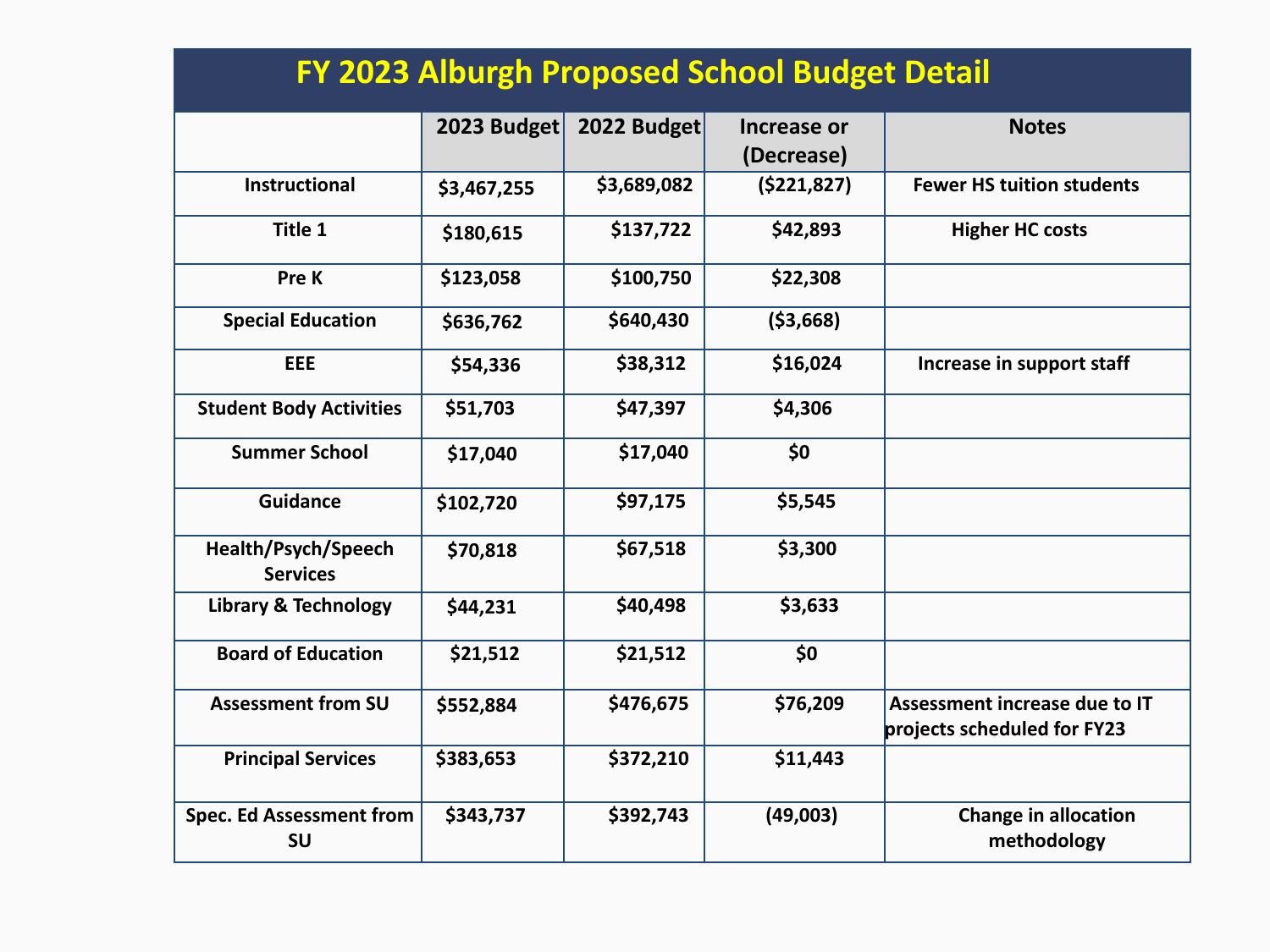| FY 2023 Alburgh Proposed School Budget Detail Continued |                       |                |                           |                                                                                                 |
|---------------------------------------------------------|-----------------------|----------------|---------------------------|-------------------------------------------------------------------------------------------------|
|                                                         | 2023<br><b>Budget</b> | 2022 Budget    | Increase or<br>(Decrease) | <b>Notes</b>                                                                                    |
| <b>Short Term Loans</b>                                 | \$26,000              | \$26,000       | \$0                       |                                                                                                 |
| <b>Operations/Maintenance</b>                           | \$478,932             | \$591,332      | (\$112,400)               | reduced future building projects<br>by \$100,000                                                |
| Transportation                                          | \$203,022             | \$197,100      | \$5,912                   | Per bus contract                                                                                |
| <b>Food Service Transfers</b>                           | \$30,000              | \$30,000       | \$0                       |                                                                                                 |
| <b>Other Outlays</b>                                    | \$0                   | \$0            | \$0                       |                                                                                                 |
| <b>Total Expenses</b>                                   | \$6,788,276           | \$6,982,911    | ( \$194, 635)             |                                                                                                 |
| <b>Total Revenues</b>                                   | (5627, 250)           | ( \$1,167,844) | ( \$540, 594)             | <b>Reduced Carry forward &amp;</b><br><b>Reduction in Special Ed revenue</b><br>through Act 173 |
| <b>NET EDUCATION SPENDING</b>                           | \$6,161,026           | \$5,814,583    | \$346,443                 |                                                                                                 |
| <b>Ed Spending per Pupil</b>                            | \$18,534              | \$16,878       | \$1,656                   |                                                                                                 |